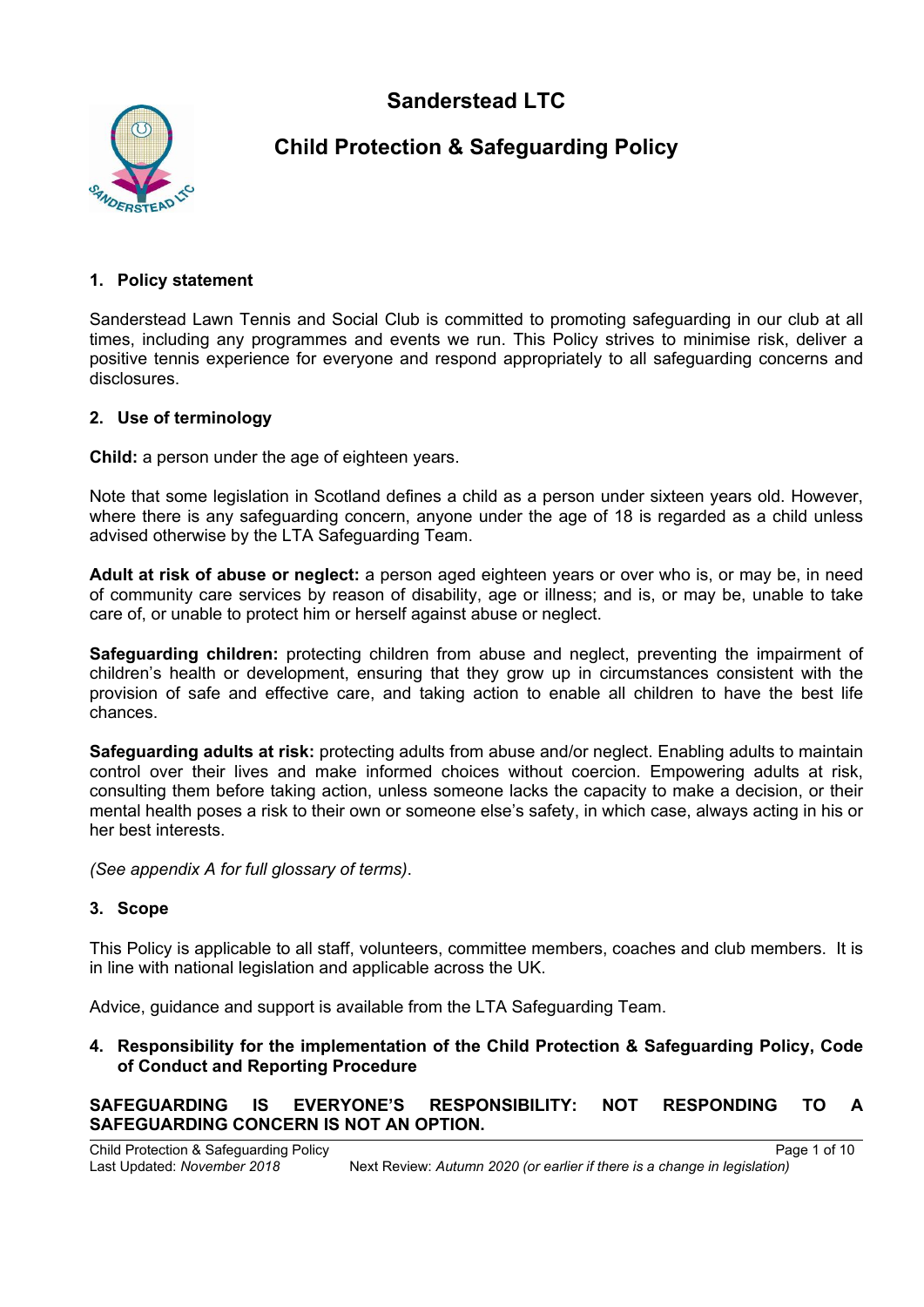- Our Club Management committee has overall accountability for this Policy and its implementation
- x Our Club Welfare Officer (**Carrie Askew**), is responsible for updating this Policy in line with legislative and club developments
- All individuals involved in/present at the club are required to adhere to this Policy and Code of **Conduct**
- The LTA Safeguarding Team and Tennis Scotland, Tennis Wales and Tennis Foundation Safeguarding Leads can offer support to help clubs proactively safeguard.

## **Where there is a safeguarding concern/disclosure:**

- The individual who is told about, hears, or is made aware of the concern/disclosure is responsible for following the Reporting a Safeguarding Concern Procedure. Unless someone is in immediate danger, they should inform their Club Welfare Officer, LTA Safeguarding Team or National Safeguarding Lead.
- The Club Welfare Officer and Safeguarding Leads are responsible for reporting safeguarding concerns to the LTA Safe Safeguarding Team.
- The LTA Safeguarding Team is responsible for assessing all safeguarding concern/disclosures that are reported to them and working with the Club Welfare Officer and national Safeguarding Leads to follow up as appropriate on a case-by-case basis, prioritising the well-being of the child/ adult at risk at all times. Dependent on the concern/disclosure, a referral may be made to:
	- o The police in an emergency (999);
	- o Local Authority Children's Services *020 8726 6400*
	- o Local Authority Adult Services *020 8726 6500*
	- o Designated Officer (England only) for concerns/disclosures about a member of staff, consultant, coach, official or volunteer *020 8255 2889*
	- o Disclosure and Barring Service for concerns/disclosures about a member of staff, consultant, coach, official or volunteer *https://www.gov.uk/government/organisations/disclosure-and-barring-service*

# **5. Breaches of the Safeguarding Policy, Code of Conduct and Reporting Procedure**

Breaches of this Policy and/or failure to comply with the outlined responsibilities may result in the following:

- Disciplinary action leading to possible exclusion from the club, dismissal and legal action
- Termination of current and future roles within the club and roles in other clubs, the LTA, Tennis Wales, Tennis Scotland and the Tennis Foundation*.*

Actions taken by players, parents or carers, staff, consultants, volunteers, officials, coaches inside or outside of the club that are seen to contradict this Policy may be considered a violation of this Policy. An individual can lodge an appeal in response to a safeguarding decision made by the club with the LTA.

# **6. Whistleblowing**

Safeguarding children and adults at risk requires everyone to be committed to the highest possible standards of openness, integrity and accountability. As a club, we are committed to encouraging and maintaining a culture where people feel able to raise a genuine safeguarding concern and are confident that it will be taken seriously.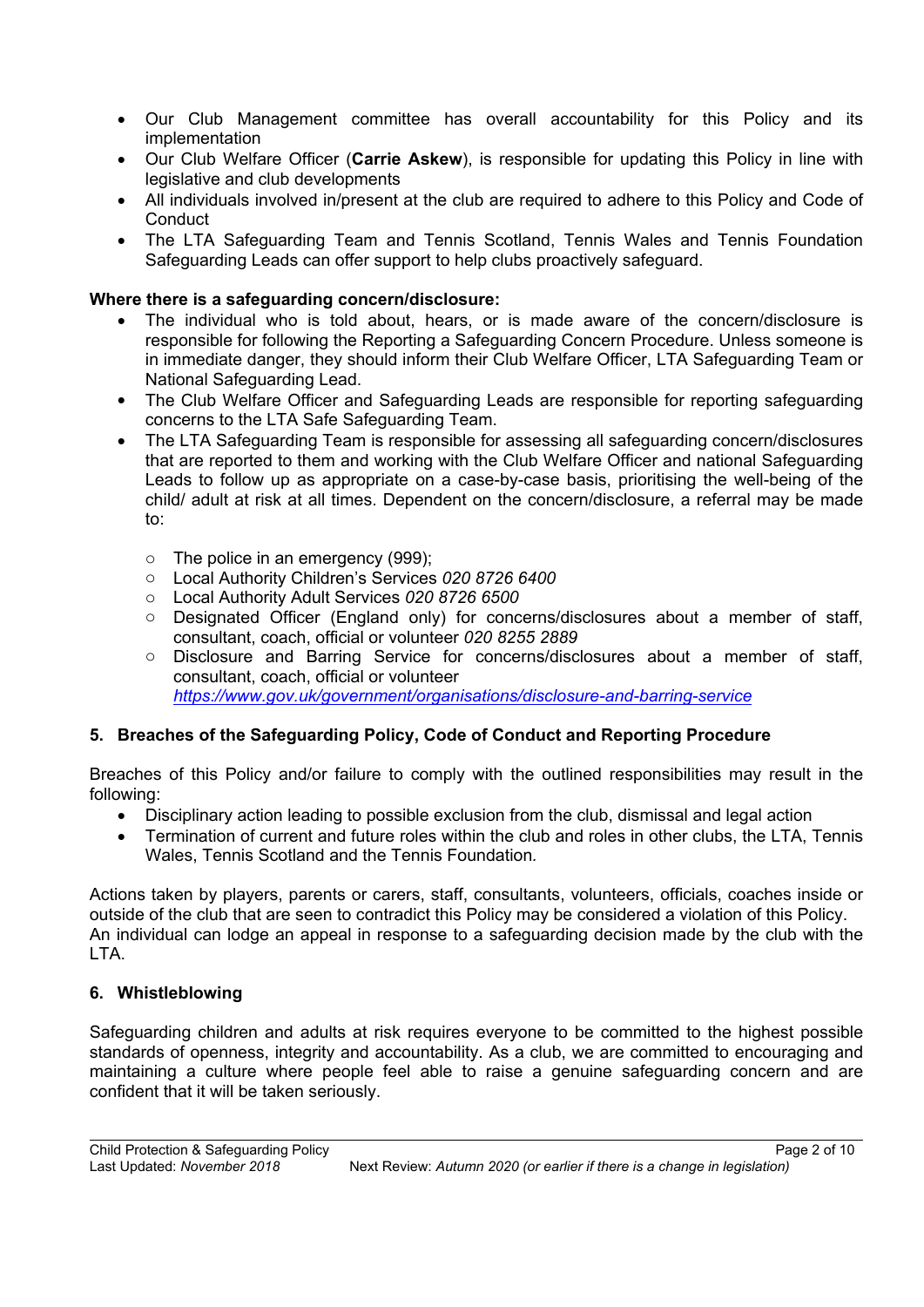## **What is whistle blowing?**

In the context of safeguarding, "whistle blowing" is when someone raises a concern about the wellbeing of a child or an adult at risk.

A whistle blower may be:

- $\bullet$  a player:
- $\bullet$  a volunteer:
- $\bullet$  a coach:
- $\bullet$  other member of staff:
- $\bullet$  an official:
- $\bullet$  a parent:
- $\bullet$  a member of the public.

## **How to raise a concern about a child or an adult at risk at the club**

If a child or an adult at risk is in immediate danger or risk of harm, the police should be contacted by calling 999.

Where a child or an adult at risk is not in immediate danger, any concerns about their well-being should be made without delay to the Club Welfare Officer. They will pass the details of the concern on to the LTA Safeguarding Team at the earliest opportunity and the relevant local authority and the police will be contacted, where appropriate.

If, however, the whistle blower does not feel comfortable raising a concern with the Club Welfare Officer, the whistle blower should contact the LTA Safeguarding Team directly on 020 8487 7000, the Local Authority Designated Officer (LADO) or the NSPCC on 0808 800 5000.

The Club Welfare Officer is **Carrie Askew** and she can be contacted on**:** *07981-442985 (mobile), 01883-500095 (h), or carrie.askew@sky.com*

### **Information to include when raising a concern**

The whistle blower should provide as much information as possible regarding the incident or circumstance which has given rise to the concern, including:

- $\bullet$  their name and contact details (unless they wish to remain anonymous);
- names of individuals involved:
- date, time and location of incident/circumstance; and
- whether any witnesses were present.

### **What happens next?**

All concerns raised by a whistle blower about the well-being of a child or an adult at risk will be taken seriously and every effort will be made to deal with each concern fairly, quickly and proportionately.

If the whistle blower does not believe that the concern has been dealt with appropriately and wishes to speak to someone outside the club or the LTA Safeguarding Team, the NSPCC Whistleblowing advice line should be contacted on 0800 028 0285 or by emailing help@nspcc.org.uk.

### **Support**

The club will not tolerate any harassment, victimisation or unfair treatment of, and will take appropriate action to protect whistle blowers when they raise a concern in good faith.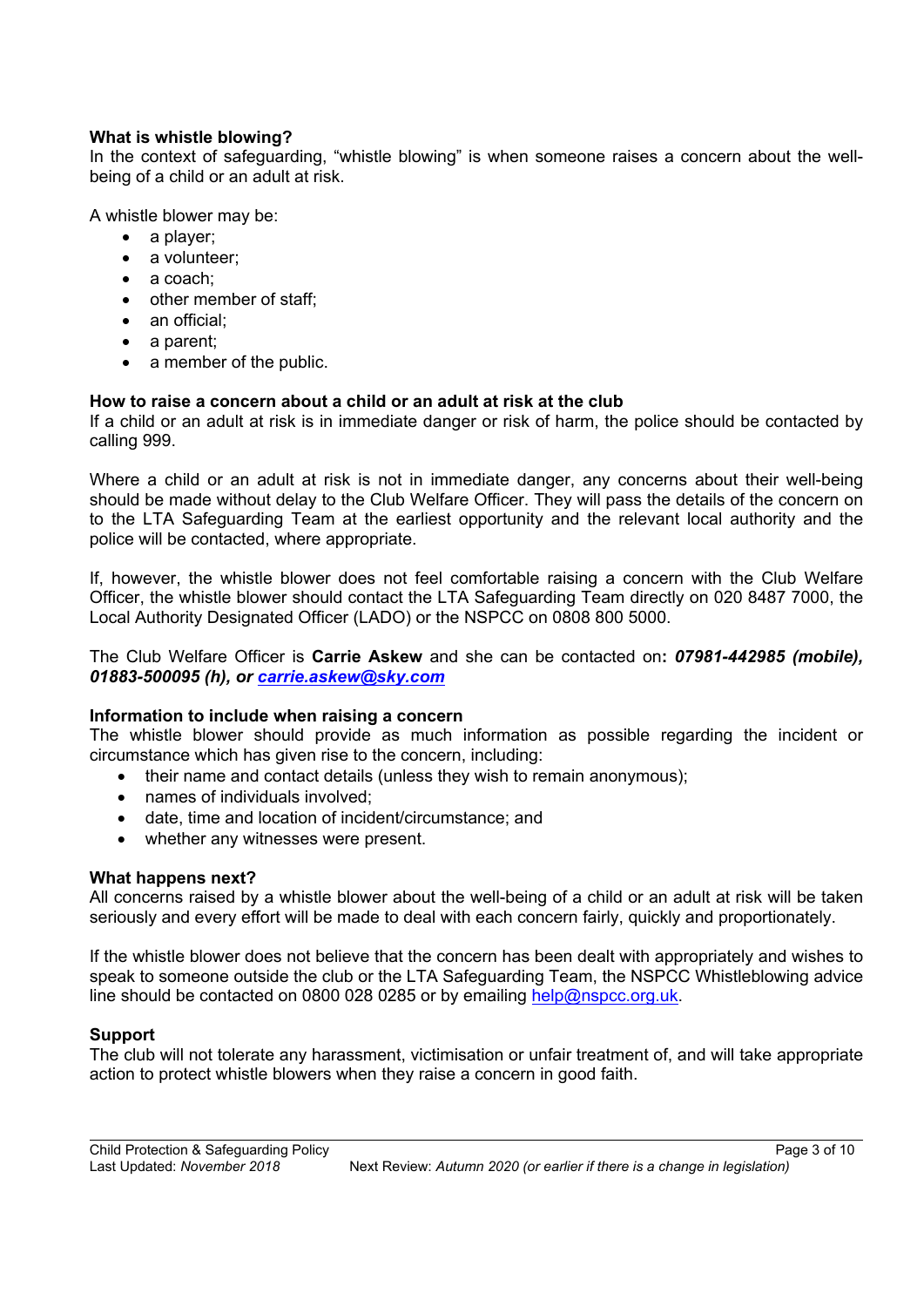# **Codes of Conduct**

# **All members of staff, volunteers, committee members and coaches agree to:**

- Prioritise the well-being of all children and adults at risk at all times
- Treat all children and adults fairly and with respect
- Be a positive role model. Act with integrity, even when no one is looking
- Help to create a safe and inclusive environment both on and off court
- Not allow any rough or dangerous behaviour, bullying or the use of bad or inappropriate language
- Report all allegations of abuse or poor practice to the Club Welfare Officer
- Not use any sanctions that humiliate or harm a child or adult at risk
- Value and celebrate diversity and make all reasonable efforts to meet individual needs
- Keep clear boundaries between professional and personal life, including on social media
- Have the relevant consent from parents/carers, children and adults before taking or using photos and videos
- Refrain from making physical contact with children or adults unless it is necessary as part of an emergency or congratulatory (e.g. handshake / high five)
- Refrain from smoking and consuming alcohol during club activities or coaching sessions
- Ensure roles and responsibilities are clearly outlined and everyone has the required information and training
- Avoid being alone with a child or adult at risk unless there are exceptional circumstances
- Refrain from transporting children or adults at risk, unless this is required as part of a club activity (e.g. away match) and there is another adult in the vehicle
- Not abuse, neglect, harm or discriminate against anyone; or act in a way that may be interpreted as such
- Not have a relationship with anyone under 18 for whom they are coaching or responsible for
- Not to have a relationship with anyone over 18 whilst continuing to coach or be responsible for them

# **All children agree to:**

- Be friendly, supportive and welcoming to other children and adults
- $\bullet$  Play fairly and honestly
- Respect club staff, volunteers and officials and accept their decisions
- Behave, respect and listen to your coach
- Take care of your equipment and club property
- Respect the rights, dignity and worth of all participants regardless of age, gender, ability, race, culture, religion or sexual identity
- Not use bad, inappropriate or racist language, including on social media
- Not bully, intimidate or harass anyone, including on social media
- Not smoke, drink alcohol or drugs of any kind on club premises or whilst representing the club at competitions or events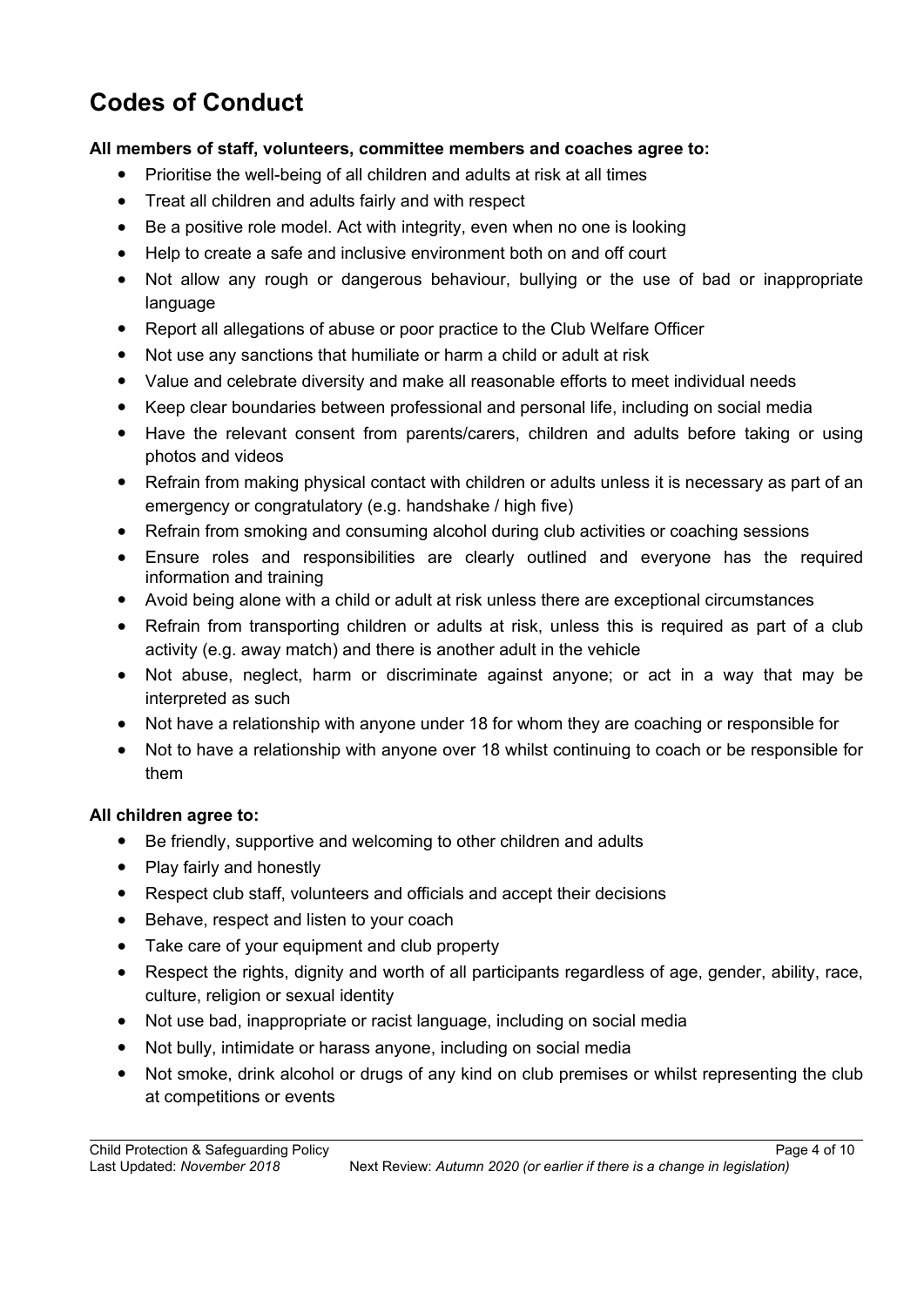• Talk to the Club Welfare Officer about any concerns or worries they have about themselves or others

# **All adults agree to:**

- Positively reinforce your child and show an interest in their tennis
- Use appropriate language at all times
- $\bullet$  Be realistic and supportive
- Never ridicule or admonish a child for making a mistake or losing a match
- x Treat all children, adults, volunteers, coaches, officials and members of staff with respect
- Behave responsibly at the venue; do not embarrass your child
- Accept the official's decisions and do not go on court or interfere with matches
- Encourage your child to play by the rules, and teach them that they can only do their best
- Deliver and collect your child punctually from the venue
- Ensure your child has appropriate clothing for the weather conditions
- Ensure that your child understands their code of conduct
- Adhere to all club policies and
- Provide emergency contact details and any relevant information about your child including medical history

This Policy is reviewed every two years (or earlier if there is a change in national legislation).

This Policy is recommended for approval by the Club Management Committee.

## **Carrie Askew**

SLTC Chair and Welfare Officer November 2018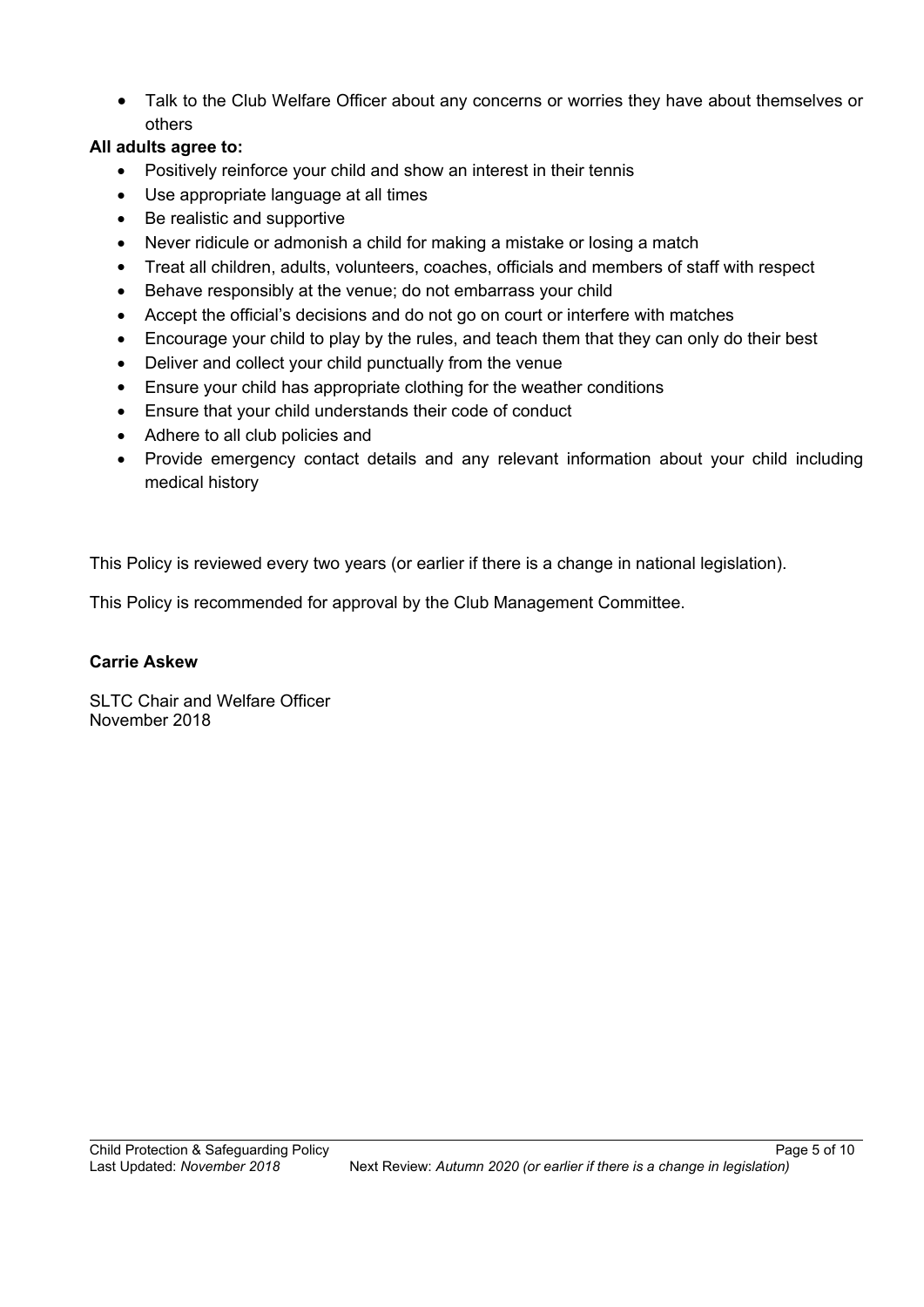# **Reporting a Safeguarding Concern within the Tennis Environment**



Child Protection & Safeguarding Policy Page 6 of 10

Last Updated: *November 2018* Next Review: *Autumn 2020 (or earlier if there is a change in legislation)*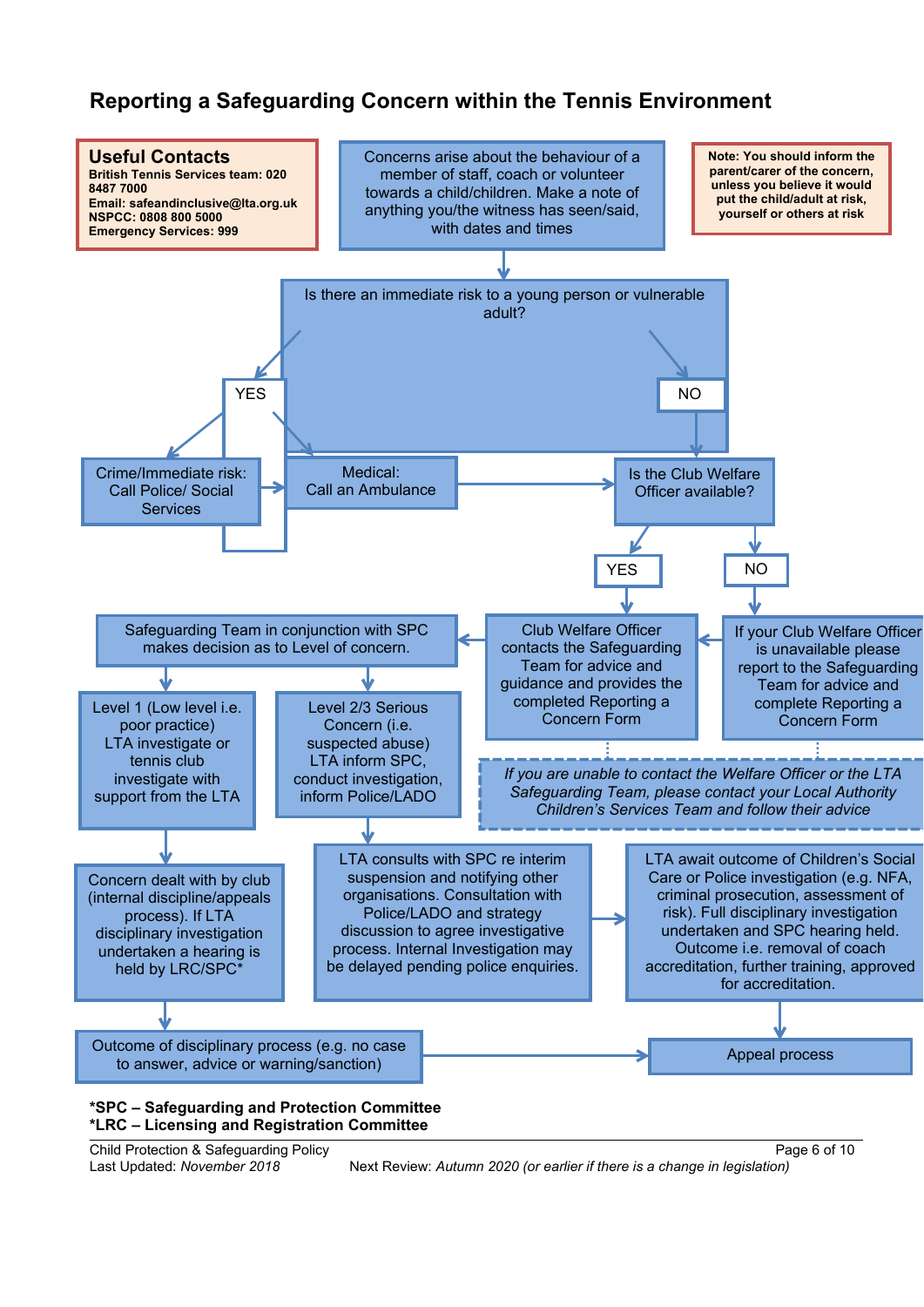# **Appendix A: Glossary of Terms**

**Safeguarding:** protecting **children** from abuse and neglect, preventing the impairment of children's health or development, ensuring that children are growing up in circumstances consistent with the provision of safe and effective care, and taking action to enable all children to have the best life chances. Enabling **adults at risk** to achieve the outcomes that matter to them in their life; protecting their right to live in safety, free from abuse and neglect. Empowering and supporting them to make choices, stay safe and raise any concerns. Beginning with the assumption that an individual is bestplaced to make decisions about their own wellbeing, taking proportional action on their behalf only if someone lacks the capacity to make a decision, they are exposed to a life-threatening risk, someone else may be at risk of harm, or a criminal offence has been committed or is likely to be committed.

# **Abuse and neglect**

**Physical abuse:** A form of abuse which may involve hitting, shaking, throwing, poisoning, burning or scalding, drowning, suffocating or otherwise causing physical harm to a child or adult at risk. Physical harm may also be caused when a parent or carer fabricates the symptoms of, or deliberately induces illness

**Sexual abuse:** Involves forcing or enticing a child or young person to take part in sexual activities, not necessarily involving a high level of violence, whether or not the child is aware of what is happening. The activities may involve physical contact, including assault by penetration (for example, rape or oral sex) or non-penetrative acts such as masturbation, kissing, rubbing and touching outside of clothing. They may also include non-contact activities, such as involving children in looking at, or in the production of, sexual images, watching sexual activities, encouraging children to behave in sexually inappropriate ways, or grooming a child in preparation for abuse (including via the internet). Sexual abuse is not solely perpetrated by adult males. Women can also commit acts of sexual abuse, as can other children

**Emotional abuse:** The persistent emotional maltreatment of a child or adult at risk such as to cause severe and persistent adverse effects on their emotional development. It may involve conveying to a child/adult at risk that they are worthless or unloved, inadequate, or valued only insofar as they meet the needs of another person; not giving them opportunities to express their views; deliberately silencing them or 'making fun' of what they say or how they communicate. It may feature age or developmentally inappropriate expectations being imposed, including interactions that are beyond a child or adult at risk's developmental capability, as well as overprotection and limitation of exploration and learning, or preventing them participating in normal social interaction. It may involve seeing or hearing the ill-treatment of another. It may involve serious bullying (including cyber bullying), causing a child or adult at risk to feel frightened or in danger, or the exploitation or corruption of children. Some level of emotional abuse is involved in all types of maltreatment of a child, though it may occur alone.

**Neglect:** The persistent failure to meet a child/ adult at risk's basic physical and/or psychological needs, likely to result in the serious impairment of their health or development. It may involve a parent or carer failing to:

- o provide adequate food, clothing and shelter (including exclusion from home or abandonment);
- o protect a child/adult at risk from physical and emotional harm or danger;
- $\circ$  ensure adequate supervision (including the use of inadequate care-givers); or
- o ensure access to appropriate medical care or treatment.

It may also include neglect of, or unresponsiveness to, a child's or adult at risk's basic emotional needs. Neglect may occur during pregnancy as a result of maternal substance abuse.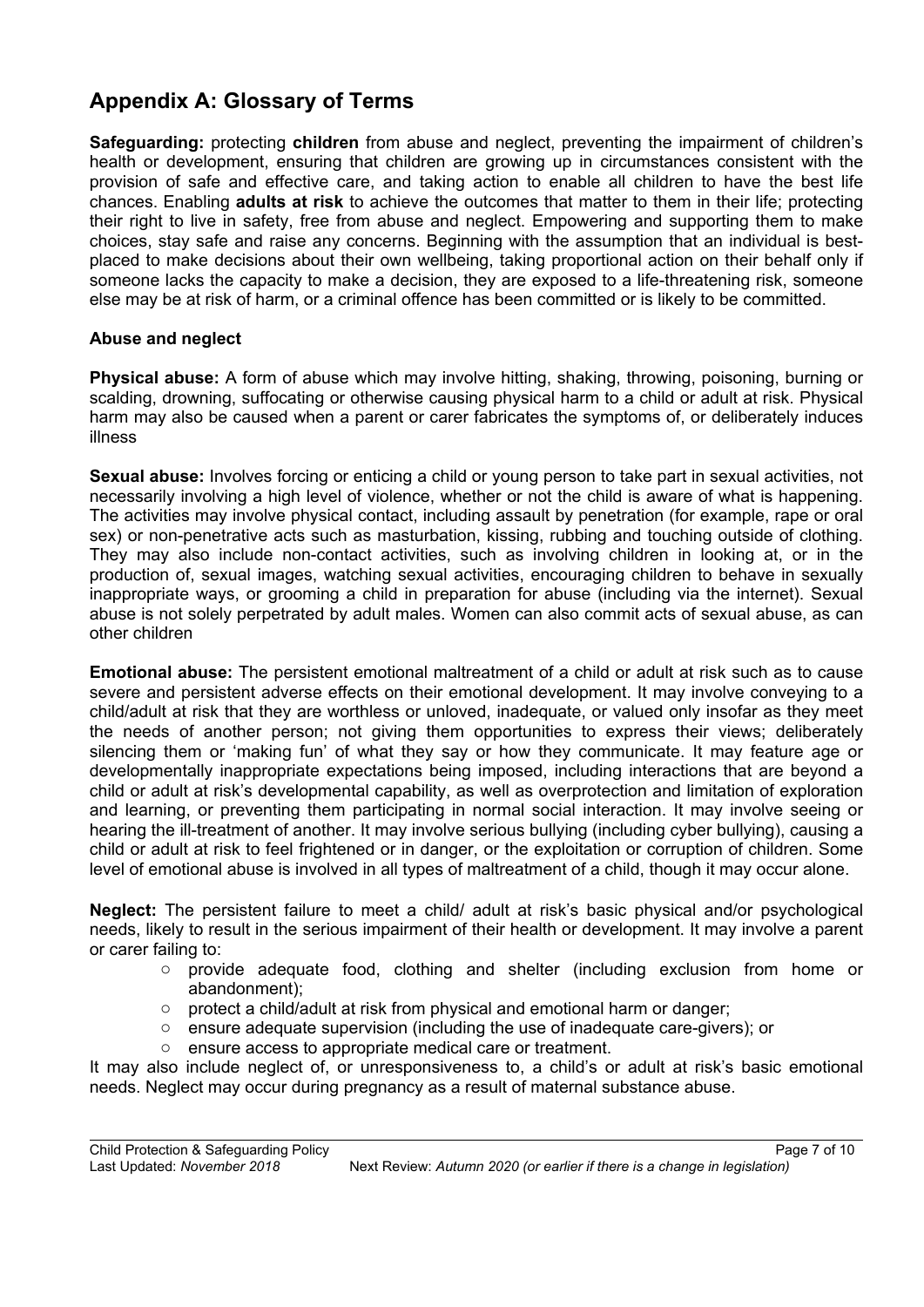## **Additional examples of abuse and neglect of adults at risk**

**Financial abuse**: having money or property stolen; being defrauded; being put under pressure in relation to money or other property; and having money or other property misused.

**Discriminatory abuse**: treating someone in a less favourable way and causing them harm, because of their age, gender, sexuality, gender identity, disability, socio-economic status, ethnic origin, religion and any other visible or non-visible difference.

**Domestic abuse**: includes physical, sexual, psychological or financial abuse by someone who is, or has been a partner or family member. Includes forced marriage, female genital mutilation and honourbased violence (an act of violence based on the belief that the person has brought shame on their family or culture). Domestic abuse does not necessarily involve physical contact or violence.

**Psychological abuse:** including emotional abuse, threats of harm or abandonment, deprivation of contact, humiliation, blaming, controlling, intimidation, coercion, harassment, verbal abuse, isolation or withdrawal from services or supportive networks.

**Organisational abuse**: where the needs of an individual are not met by an organisation due to a culture of poor practice or abusive behaviour within the organisation.

**Self-neglect:** behaviour which threatens an adult's personal health or safety (but not that of others). Includes an adult's decision to not provide themselves with adequate food, clothing, shelter, personal hygiene, or medication (when indicated), or take appropriate safety precautions

**Modern slavery**: encompasses slavery, human trafficking, criminal and sexual exploitation, forced labour and domestic servitude. Traffickers and slave masters use whatever means they have at their disposal to coerce, deceive and force individuals into a life of abuse, servitude and inhumane treatment.

- A person who is being abused may experience more than one type of abuse
- Harassment, and bullying are also abusive and can be harmful
- Female Genital Mutilation (FGM) is now recognised as a form of physical, sexual and emotional abuse that is practised across the UK
- Child Sexual Exploitation is recognised as a form of sexual abuse in which children are sexually exploited for money, power or status
- Child trafficking is recognised as child abuse where children are often subject to multiple forms of exploitation. Children are recruited, moved or transported to, or within the UK, then exploited, forced to work or sold
- People from all cultures are subject to abuse. It cannot be condoned for religious or cultural reasons
- Abuse can have immediate and long-term impacts on someone's well-being, including anxiety, depression, substance misuse, eating disorders and self-destructive Conducts, offending and anti-social Conduct
- Those committing abuse are most often adults, both male and female. However, child-to-child abuse also takes place.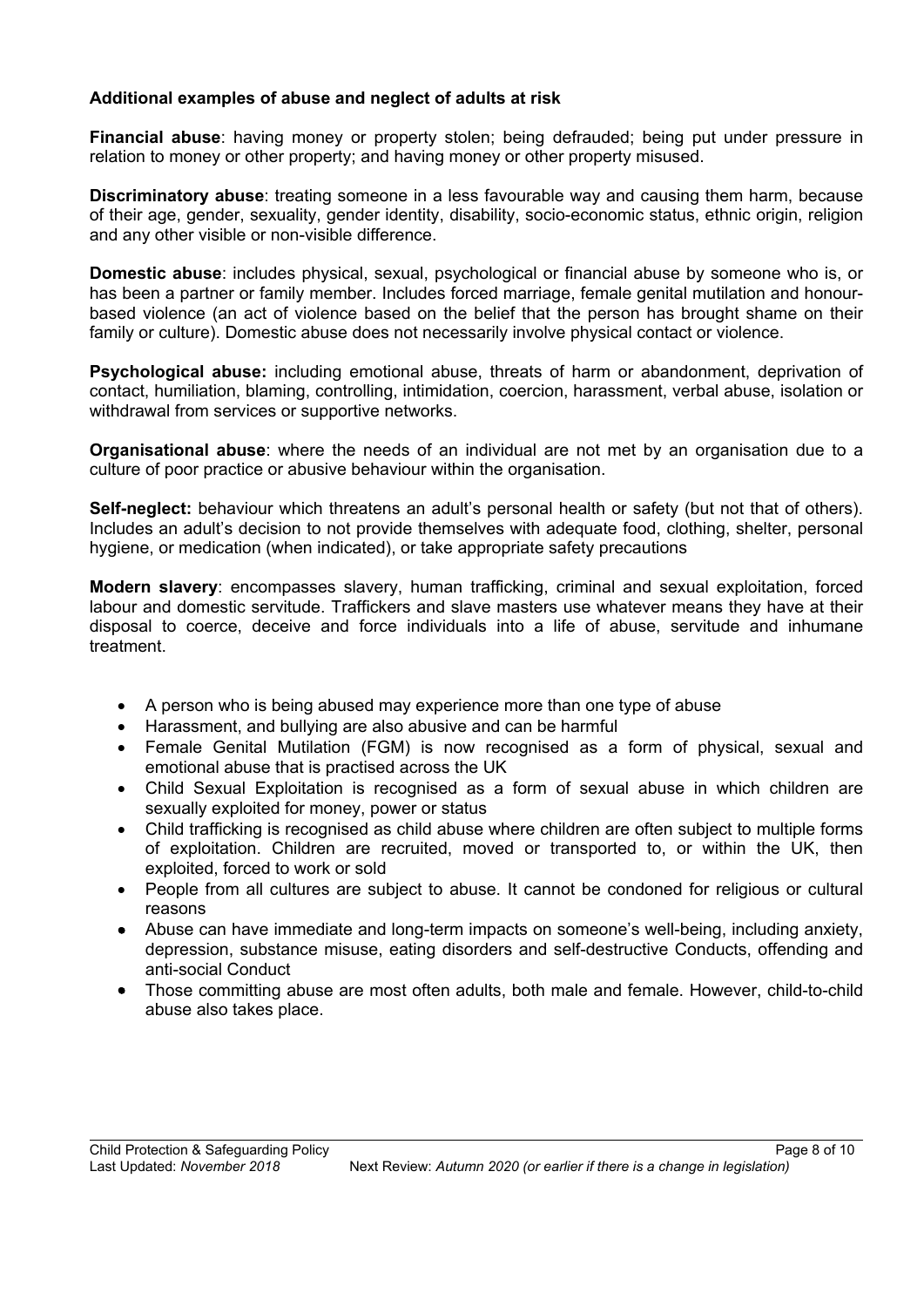# **Appendix B: What to do if a disclosure from a child or adult at risk is made to you:**

- 1. **Listen** carefully and calmly to the individual
- 2. **Reassure** the individual that they have done the right thing and what they have told you is very important
- 3. **Avoid questioning** where possible, and never ask leading questions
- 4. **Do not promise secrecy**. Let the individual know that you will need to speak to the Club Welfare Officer/LTA Safeguarding Team because it is in their best interest. If you intend to speak to the police or social care, you should let them know this too.
- 5. **Report the concern.** In an emergency, call the police (999), otherwise talk to the Welfare Officer/LTA Safeguarding Team as soon as possible. Do not let doubt/personal bias prevent you from reporting the allegation
- 6. **Record** details of the disclosure and allegation using the LTA Reporting a Concern Form*.*  Make certain you distinguish between what the person has actually said and the inferences you may have made. Your report should be sent to the LTA Safeguarding Team within 48 hours of the incident. *If you do not have access to this document, write down the details using what you have available then sign and date it.*